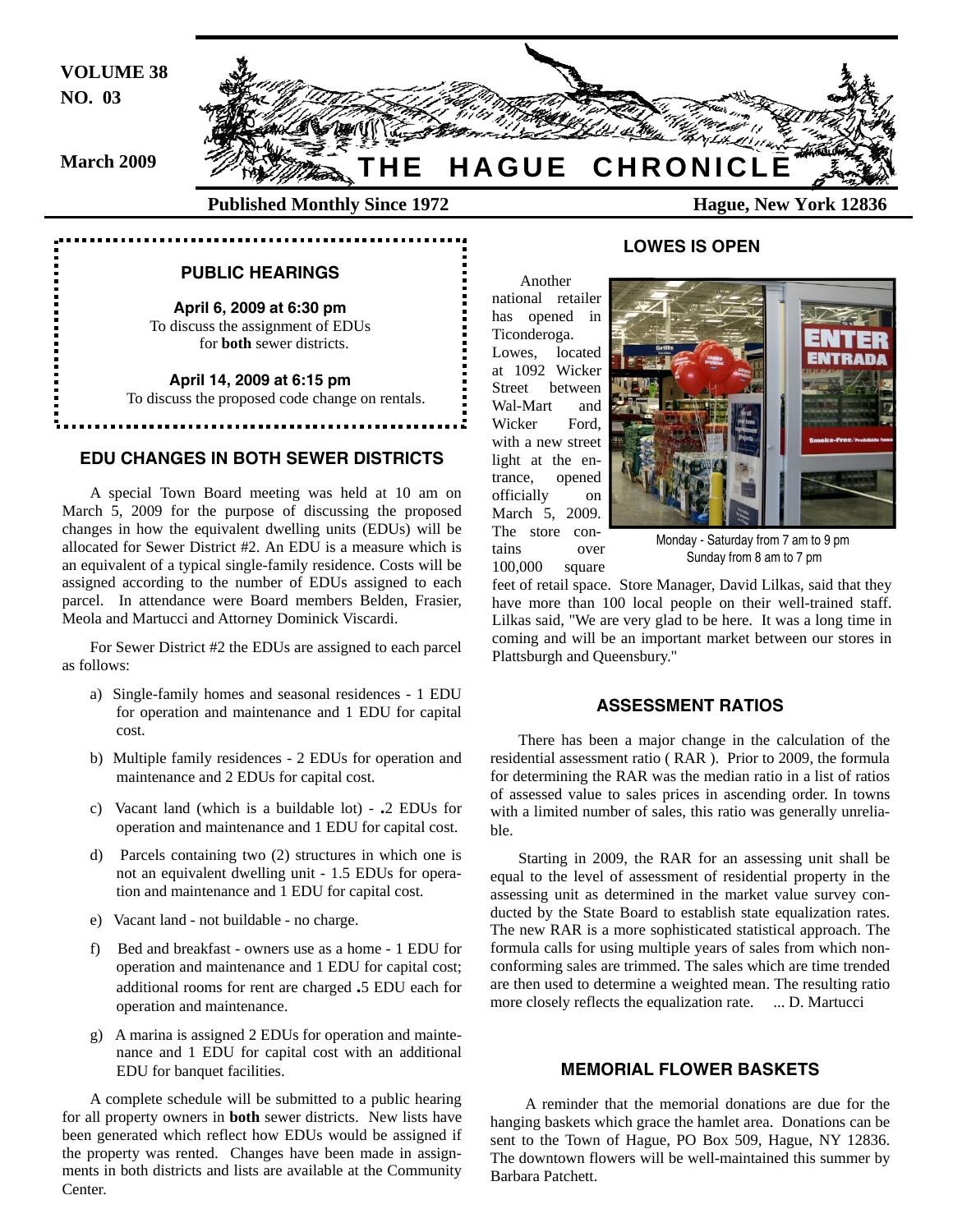# **SCHOOL BOARD CANDIDATE**

Hague resident Donna Van Wirt has entered the race for a position on the Ticonderoga School Board. With the retirement of Hague's Dick Frasier, her election would continue Hague representation on the Board. Donna and her husband, Karl, bought property in Hague in 2000 and she indicated her interest in the schools by running for the school board in 2004.



Donna is a graduate of Ticonderoga High School and has lived in several different states where her children have attended schools. Donna feels her strength lies in a firm understanding of, and respect for, the excellence of the Ticonderoga system combined with experience in other school systems as well as serving on a three county library board overseeing a budget of \$13 million. As a school board member she says she would "use common sense to balance the practical needs of our students with the financial costs to the community."

# **SENIOR CLUB NEWS**

February's Covered Dish Luncheon Meeting was enjoyed by a record attendance which included two new members to the Club. The Seniors once again outdid themselves in the kitchen providing the table with a bounty of various and delicious dishes to share.

The big announcement of the day was the news that long time member, Shirley Smith, was moving 'bag and baggage' to Florida leaving all these snowy, icy winters behind. Shirley was presented with a Certificate of Appreciation, a Memory Album of club activity photos, a bouquet of spring flowers and a homemade "Good Luck" cake. We are going to miss you, Shirley, but we wish you all the best.

On Thursday, March 12th the Club held a successful Bingo Party. The next regular monthly meeting will be held on Tuesday, March 24, 2009 at 1:30 p.m. at the Community Center. Guest Speaker for the day will be Kelly Crotty from the Glens Falls Hospital who will be sharing information with us regarding the hospital's Life Line program. Anyone interested in learning about Life Lines is welcome to come to our meeting. We look forward to seeing you. ... Madeline Pelkey

# **VOTER REGISTRATION**

Michele Gautreau, Hague election inspector for the Ticonderoga School District (TSD) has announced that the hours for registering to vote in the school election will be on May 12, 2009 from 1 to 5 pm at the Community Center. You must be registered to vote in order to cast your ballot in the TSD School Board Election and vote on the school budget. The date of the election and budget vote is May 19, 2009.

# **SPECIAL ELECTION**

March 31, 2009 is the date for the special election for the 20th Congressional District to replace Kirsten Gillibrand who is the new Senator from NY. Running are Republican Jim Tedisco, an Albany politician, and Democrat Scott Murphy, a Glens Falls businessman. National political groups from both parties have made this an important priority and have funded many of the advertisements - much of which has been negative.

To learn more about the candidates, see <www.jimtedisco.com> and <www.scottmurphy09.com>. The polls will be open from 6 am to 9 pm on the 31st.

# **READERS SPEAK**

Last month we asked readers to give us their opinions on our new "look" and to offer suggestions if they wished. One reader, Chris Quaglieri from Forest Bay, offered some great suggestions including "fixing" our masthead image. The original artwork, long ago misplaced, was done by the late Laurie de Buys Pannell and has been used since December 1985. With no really good copy available the image quality has decreased. Chris, a graphic designer, kindly volunteered to redraw the image to provide a crisp look, and she delivered. See the new masthead and take a real good look. Ever notice the sailboats before? Thanks so much, Chris.

We continue to welcome your opinions and suggestions on the new "look." One reader said, "We enjoyed the new format, really looks nice." while another said, "The print is too small for easy reading. Please go back to the former size." We will continue to assess your suggestions and will periodically update you on responses. Send your comments on the new "look" to Jim Henderson, Layout Editor, at 860-635-7300 or <jimkhenderson@comcast.net>. ...JKH

**THE HAGUE CHRONICLE** is mailed out by volunteers on the Thursday after the third Tuesday of each month. The News deadline is six days earlier. Please send news or address corrections to the Publisher, Judy Stock at <**HagueChronicle@nycap.rr.com**>. *The Hague Chronicle* is supported by its readers and you may send your yearly (check your label) tax deductible contribution, made out to **The Hague Chronicle** to: THE HAGUE CHRONICLE PO Box 748 Hague, NY 12836-0748 Editor/Publisher: Judy Stock (518-543-6517)<br>
Editorial Staff: Pat McDonough 
State Company Stock (518-543-6517)<br>
Layout Editor: Jim Henderson Editorial Staff: Pat McDonough Our website: **www.thehaguechronicle.org**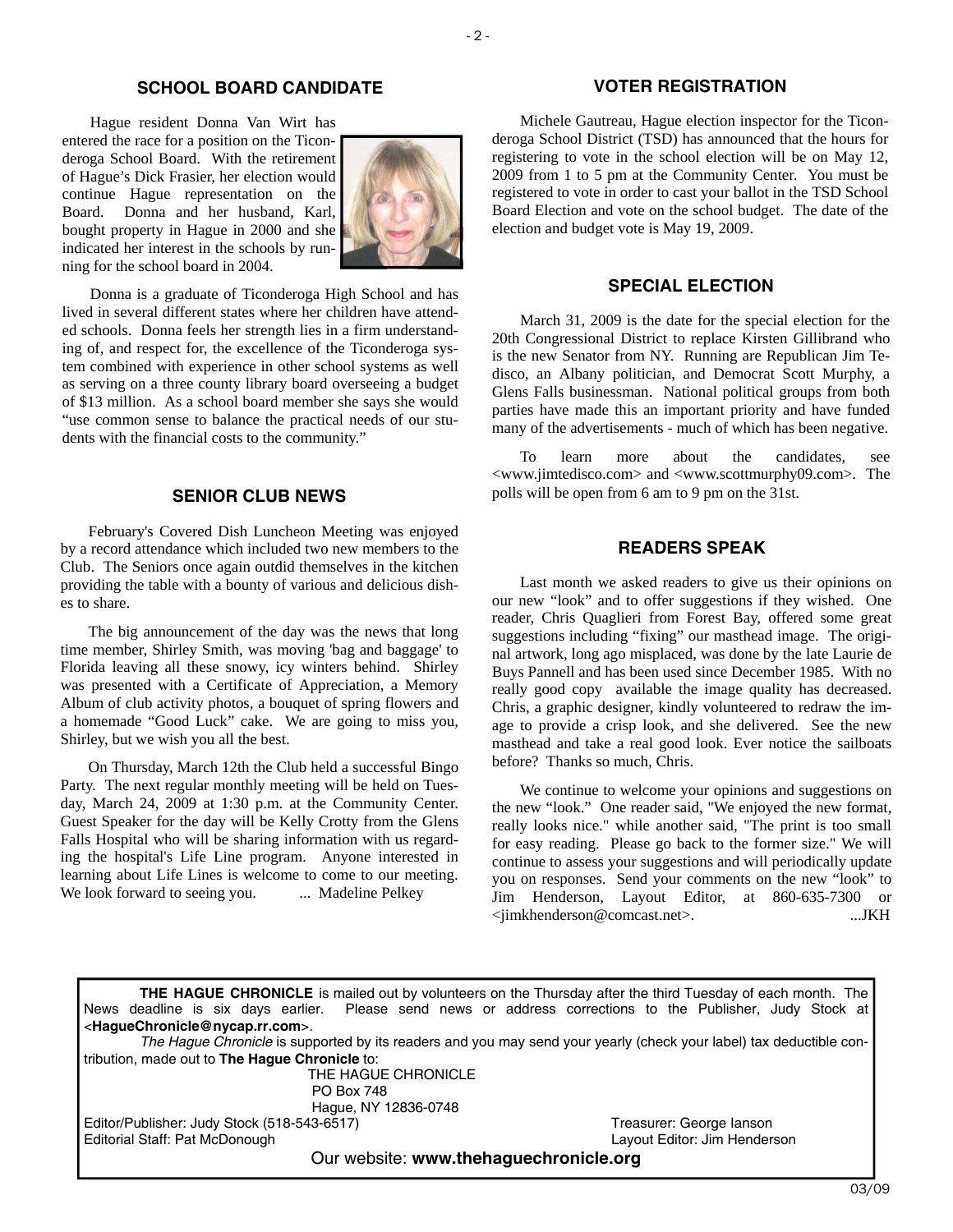# **50th ANNIVERSARY FISHING TOURNEY SUCCESS**

The Hague Fish & Game Club is pleased to announce that it's 50th Anniversary, Northern Lake George Ice Fishing Tournament was a huge success. Word has it, that the contest was the largest on the Lake this year. With adverse conditions, excessive high winds, the worst seen in many years on Saturday and a calmer Sunday, 259 fishermen, women and juniors hit the ice. Twenty-seven local Juniors and 72 local adults fished which was 38% of the total.

The Clubhouse was standing room only on Sunday afternoon for the awards ceremony and a good time was had by all. The winners of the Adult Division were: Lake Trout - Chris Mitchell of Granville, 13.35 lbs, 33 1/2"; Perch - Brad Bardeau of Moriah, 1.12 lbs, 12 3/4"; Salmon - John Bently of Brant Lake, 3.66 lbs, 22". The Junior Division winners were: Lake Trout - Hagen Lilley of Warrensburg, 4.57 lbs, 25 1/2"; Perch - Brett Moore of Putnam Station, .69 lbs, 9 3/4 ".







# **HVFD REPORT**

Just before this writing we learned of the passing of life long Fireman and EMT Captain Gerry Boyd after a brave battle with cancer. Gerry spent his entire adult life giving exemplary service to the Department and the community of Hague. He will be sorely missed and our thoughts and prayers go out to him and his loved ones.

On a happier note, the Winter Scholarship weekend was a great success, with most events centered at the Firehouse. Saturday's raffle was won by Bill Pittman, and Sunday's by Mike Fitzgerald. Thanks to Mike for donating his winnings back to the Department.

Thanks also to Vincent Smith, interim director of the Silver Bay YMCA of the Adirondacks, for his letter of support and contribution to our cause. Finally, we appreciate the contributions from the Wagon Wheel, Hot Biscuit Diner and Silver Bay Association to our breakfast.

Repairs and refurbishing of Fire Engine #344 are on schedule and it should be back in service by late April. Testing of all fire hoses will take place in the Spring.

Safety Officer Dennis Johnson has set up a regular schedule of Tuesday night drills at 6:30 pm to run through June 1st. Certification for "Leadership Under Fire" was recently completed by Ray Mury, Ernie Trudeau, Bob Rafferty and Scott Siwek. We enlisted three new members in February.

Fire Police Captain Dave Snow has secured the support of the Hudson Valley Fire Police Association to assist with traffic

control during the Memorial Day Parade, relieving our members to take care of the business of the day.

The Club would like to thank The Hague & Ticonderoga Chambers of Commerce for their support as well as the 69 local and national merchants & companies that made the Tournament possible. A special thanks goes to The Hague Sno-goers and

Under the capable handling of Steve Ramant, event chairman, and his committee, the large turnout was recruited and donations were made by significant companies in the sporting world. Steve said, "Now that we have hosted the largest ice tournament on Lake George, plans are underway for the 51st Anniversary Tournament and to make it again the largest. We

*Photos courtesy of Hague Fish & Game Club* 

Hague Fire Police for all of their help.

hope to see you all there."

The Spring melt will soon begin in earnest and for safety sake all hard water activities should cease then for another year. ... Joe McCranels

# **BOOKMARK DESIGN CONTEST**

The Lake George Association (LGA), on behalf of the Lake George Watershed Coalition (LGWC), has announced that entries are being accepted for the second annual Lake George Bookmark Design Contest. The contest is open to students in Grades 4 - 7 from schools within the Lake George watershed, which includes students from Hague, Ticonderoga and Putnam.

Designs must be done in marker, crayon, colored pencil, or watercolors on unlined paper. The theme should focus on lake and watershed issues and the winning design will be printed on a bookmark.

The entry deadline is April 29, 2009 and more information can be found at <www.lakegeorgeassociation.org> or <www.lakegeorge2000.org>. For additional questions contact Emily DeBolt at the LGA by calling 668-3558.

# **FAMILY MOVIE NIGHT**

The Hague Baptist Church is again sponsoring a Family Movie Night at the Hague Fire Department on West Hague Road. The date is Saturday, March 28, 2009 at 5 pm and everyone is invited for pizza, popcorn, drinks, prizes, coloring for the kids and the movie.

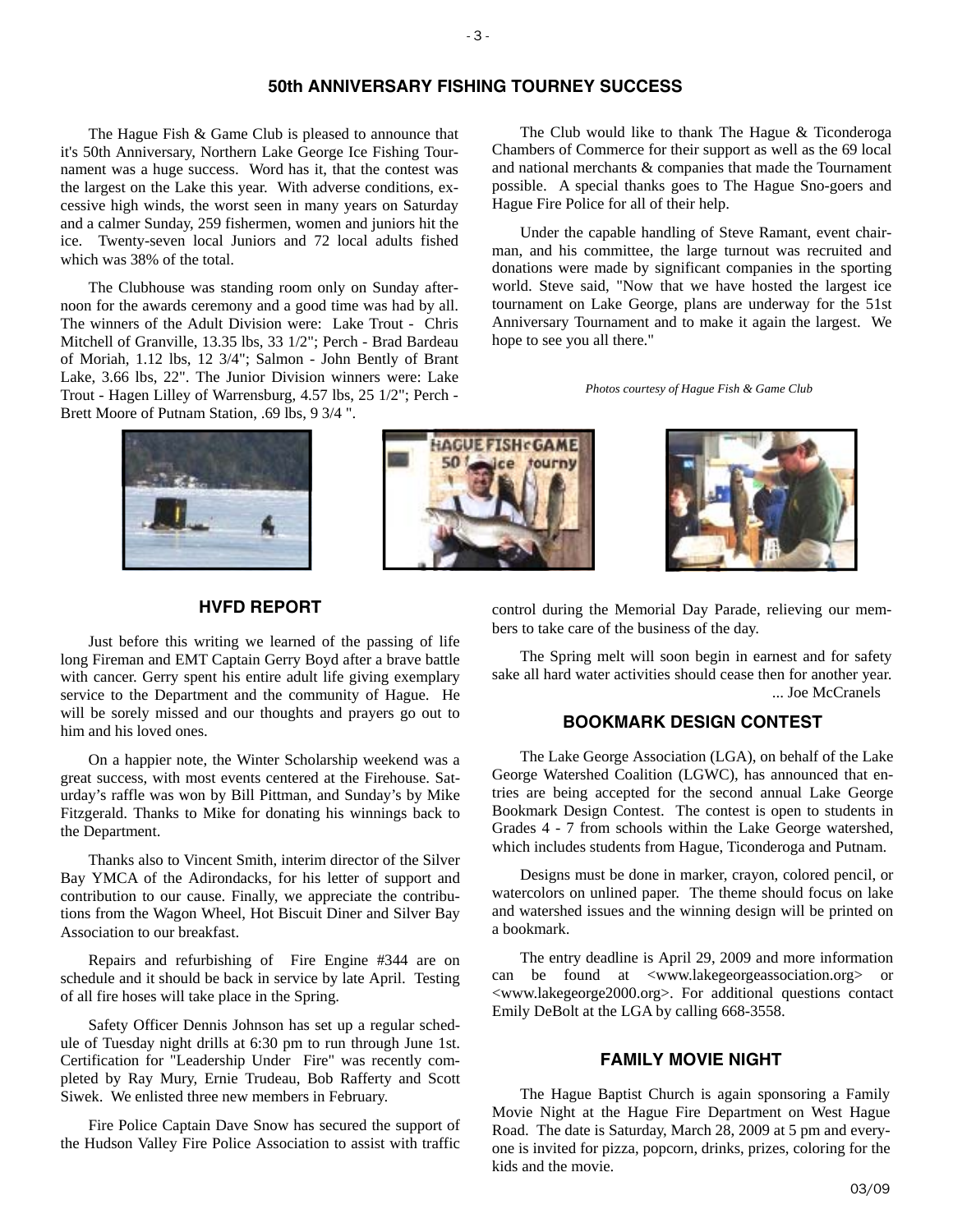# **TOWN BOARD MEETING - 3/10/2009**

Supervisor Dan Belden and Town Board members Mark Martucci, Rudy Meola, and Edna Frasier were present. Dick Gladu was on vacation.

A moment of silence was held for Delmar Dhein and Cindy McCranels.

Laura Saffer, from the Warren County Health Services, gave a presentation on Pandemic Flu Preparedness. She said, "We don't want people to get complacent. If a community is prepared for pandemic flu, then it will be prepared for anything." She discussed the process by which flu can spread and what can be done to contain it. Pamphlets were left at the Community Center for residents to pick up.

Ms. Saffer also noted that volunteers are needed for emergencies and will be trained. For further information, contact Barbara Orton, Bioterrorism Coordinator, for Warren County at 761-6580. More information on pandemic flu can be found at <www.pandemicflu.gov>.

Supervisor Belden expressed thanks to Steve Ramant for an outstanding job on running the Hague Fish & Game Club Fishing Tournament. The Board approved a request to give the Club an additional \$196 out of the occupancy tax money to cover the remaining expenses.

Bob Patchett asked for clarification on the sewer EDUs assigned to the Trout House, which he felt was being unfairly treated. There will be a public hearing to discuss the issues before the final assignments are made.

#### **Town Board Committee Reports**

#### **1. Assessor & Justice**

The assessment grievance day will be Tuesday, May 26th.

### **2. Buildings & Grounds:**

Requests for proposals have been sent out for additional work on the Community Center. A survey is being done on the needs in the kitchen to see if it is worth investing in renovation. The Board hired Luke Winters as a part-time maintenance person for \$25 per hour for a special project working on the porch, ramp, railing and decking and Bo O'Leary will provide oversight.

#### **3. Enhancement:**

The Board received a proposal from Barbara Patchett to water the hanging baskets for the summer. The Board wants go over her proposal and speak to the Garden Club. They hope to hire her in April.

#### **4. Fire Department:**

The Fire Department submitted its 2008 report and discussed it with the Board prior to the regular meeting. They plan to rehab the old fire engine to save money. The report is public information and may be requested at the Community Center.

#### **5. Highway:**

 If anyone has plugged culverts, they should contact Highway Superintendent Don Smith. Councilman Meola has been corresponding with the NYS DOT and has offered suggestions on maintenance and training which should be addressed before next year.

#### **6. Museum & Historian:**

 The Historical Society has ordered a camcorder and plans to continue with their oral history project. The Society will be having another "Show and Tell" program on March 31, which Councilman Frasier said " was excellent last time - so check it out." She also reported that the historian is working with the Lakes to Locks group on the Henry Knox marker at Sabbath Day Point.

#### **7. Personnel:**

 Approval was given to Tim Costello to attend a Water Conference in Saratoga on May 12th & 13th.

#### **8. Planning, Zoning & Stormwater:**

There is still one more candidate to interview for the vacancy on the Planning Board. A choose from among the four will be made at next month's meeting.

#### **9. Recreation, Promotion & Youth:**

Councilmen Gladu and Meola and Bob Patchett met to send out letters of invitation to local organizations to participate in the committee discussing promotion. The committee will meet again on April 6th.

The Youth program will be held again at Silver Bay.

#### **10. Sewer District 1 & 2:**

The Board set a date of April 6, 2009 at 6:30 pm for a Public Hearing on the assignment of EDUs for both sewer districts. Other information may be updated at that time. The rain and mud have caused some additional problems with holes in the roads in Forest Bay and Pine Cove. Many of the laterals are already in. The budget was \$300,000 under for the northern extension but there will be difficulty with the brook at Cape Cod in the southern extension.

On March 20th, 2 tanks have to be put in at the 9N pump station. The road will be open but there will be a flag person to stop traffic because one lane will be used for equipment.

#### **11. Town Park:**

Councilman Meola reported that signs are being made and will be ready for spring. He suggested that the cannon type devices have been moved by ice so it might be a good time to remove them.

#### **12. Transfer Station:**

 The contract for Casella management will be up in June and Ace has indicated interest. More information will be available at the April meeting.

#### **In other business, the Board:**

Awarded contracts to lowest bidders of Armstrong for sifted sand and Peckham for bank run gravel. The highway department will pick up the materials.

Will request the filling out of a Final Report from any organizations who use occupancy tax money so that it can be properly reported to the county.

Approved a request from Linda Benway for financial and labor assistance for the tent rental and set-up of the Ready-to-go -Doggy Show scheduled for May 23, 2009.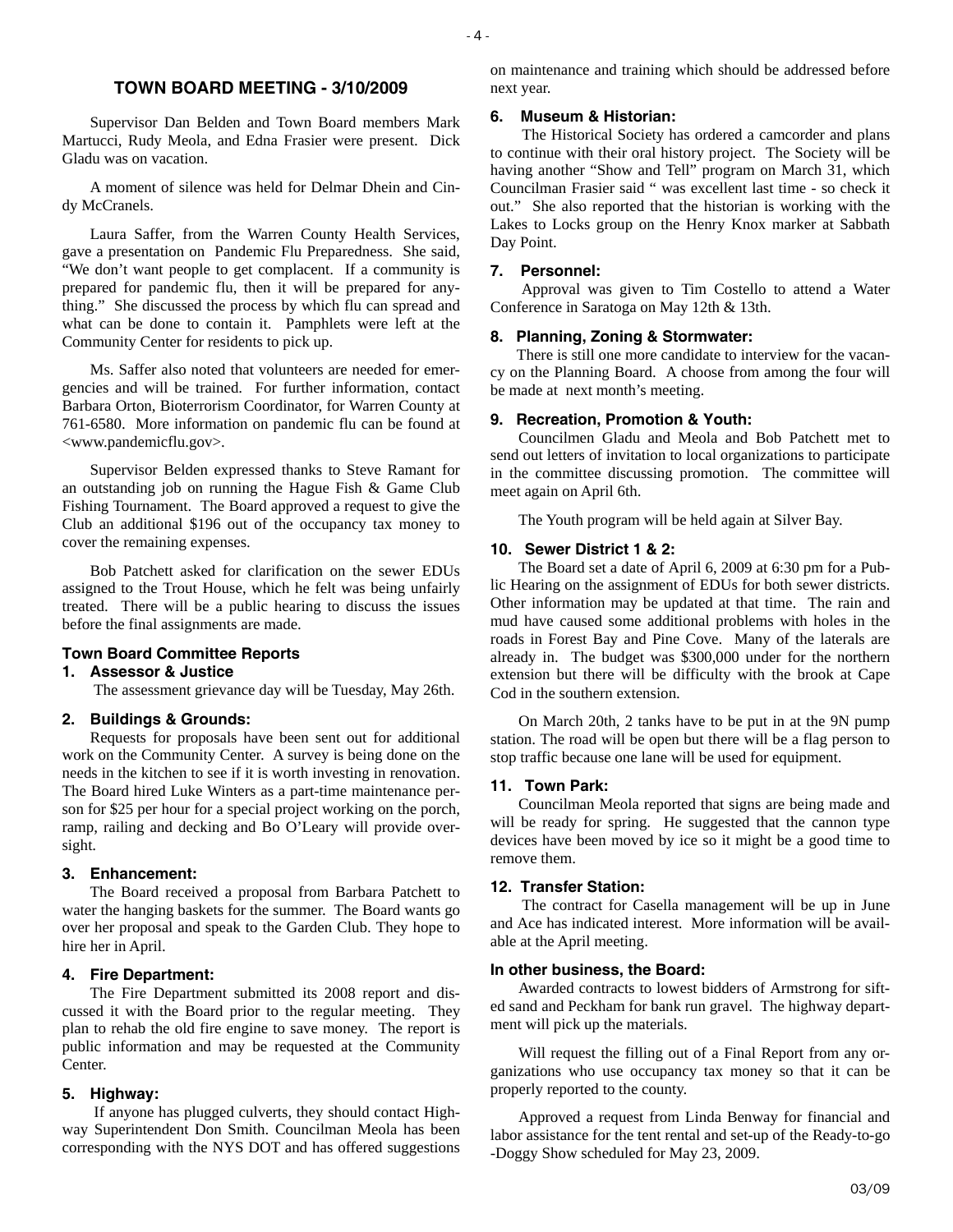Received a letter from the NYS DOT that culvert replacement is planned over the Bennett Pond outlet which will require the closing of Route 8. The road will be closed for possibly two weeks between May 26 and July 2, 2009. Anyone needing to go to Brant Lake will have to go over Tongue Mountain and take Riverbank Road or go to Ticonderoga then over Chilson and south.

Learned that a Rabies Clinic for both cats and dogs will be held at the HVFD Firehouse on Saturday, May 16, 2009 from 10 am to noon. No appointment is necessary and there is a donation of \$10.

Learned that the Town of Hague Residential Assessment Ratio has been finalized at 66.59%. (see article on page 1).

Learned there will be a free OSHA Safety Training at Warren County Municipal Center on April 7th and 8th from 8 am to 1 pm. It is mandated for highway department personnel.

Amended the 2009 budget for work done on the preservation of records.

Designated the Town Board as the Lead Agency for the Wireless Telecommunications Code and then adopted a negative SEQRA declaration - meaning that no additional environmental requirements were needed.

Amended the zoning code to include the wireless telecommunication provisions and will send to the APA for final review.

Designated the Town Board as the Lead Agency for the proposed code amendment relating to rentals and adopted a negative SEQRA declaration.

Proposed that the zoning code include rental of single family dwellings as a permissible use in all zoned areas in the Town of Hague and will send to the APA for final review.

A required public hearing on the rentals will be held on April 14, 2009 at 6:15 pm at the Community Center just prior to the regular Board meeting. (Changes are made to the EDUs if there is a rental and that public hearing is covered in an article on page 1)

Supervisor Belden reported that he and Councilman Martucci went to Albany on February 24, 2009 to hopefully secure the proposed funding for Sewer District #2 as the first round of voting on funding is taking place.

Pam and Myles Peterson alerted the Board to a situation in Pine Cove where the sewer work made mail delivery impossible for two months. A manhole will be put in so that the road can be cleared.

# **ZONING AND PLANNING**

Current applications include:

#### RIZZA (43.13-1-22) 28 Bayberry Lane (TR-1)

To construct a two story addition of more than a 25% increase to a legal non-conforming house. The plans call for the run-off of the structure to drain into existing and proposed flower beds. The property is located within Sewer District #1.

#### KOROT (42.20-1-8) 15 Buttner Lane (TR-1)

To construct a 150 sq. ft. addition to an existing house which sits 12' from Jenkins Brook.



**BESTE FUND THANKS** 

The Beste Scholarship Fund Steering Committee would like to sincerely thank the following people/organizations who so generously sent in donations to the Beste Scholarship Fund in response to our recent fundraising appeal during the Hague Winter Weekend. Also included are those who sent in donations after our last list was published in March 2008, and those who responded to our appeal in *The Raider Review* of the Hague Alumni Association.

Kathleen Davis Backus, Dan and Janice Belden, Belden Property Services, Bruno and Dorothy Brauner, Mr. and Mrs. John M. Brown, Jr., The Buck Family, Edna Elethorpe Middleton Butler – In memory of the deceased members of the 1936 Hague girls' basketball squad, Dave and Joanne DeFranco, Nancy Middleton Ferreira – In memory of Myra Elethorpe, Jackie Fort, Frank Fowler, Jules and Gale Halm, Dorothy Henry, Tom James, Joann Fitzgerald Johnston, Bob and Kay Maiaro, Joe and Cindy McCranels, Lu and Linda Megow, David Middleton, The Middleton Family, Northern Lake George Rotary Club, Anne and Chris Parlin, Daniel and Abigail Reingold, Sal and Kathy Santaniello, Jean Frasier Stagg, Lynn Stanford, Lynn and Pat Stote, Trout House Village Resort, Caroline Clifton Turner, Donald and Alane Vogel, Bob and Jan Whitaker, Doug and Sharon Zeyak

Your response was greatly appreciated. Thank you and thanks to *The Hague Chronicle* for distribution of the flyer in the January issue. It's never too late to send in a donation to: Beste Scholarship Fund, c/o Hague Community Center, PO Box 509, Hague, NY, 12836.

#### **ARTS FAIR VENDORS WANTED**

Vendors of handcrafted items as well as local produce vendors are being solicited right now for the  $38<sup>th</sup>$  Annual Hague Arts Fair sponsored by the Hague-On-Lake-George Chamber of Commerce on August 1 - 2, 2009. All vendors are invited to participate at a reasonable cost.

This year we are opening up the Fair to local vendors interested in selling fresh produce and breads. The show is held at the Hague Community Center, Route 8, Hague, New York. Both inside and outside spaces are available. Deadline for registration is June 15, 2009.

For further information please call or contact: Judy Schultz at 518-543-6769 or e-mail <hagueartsfair@yahoo.com>.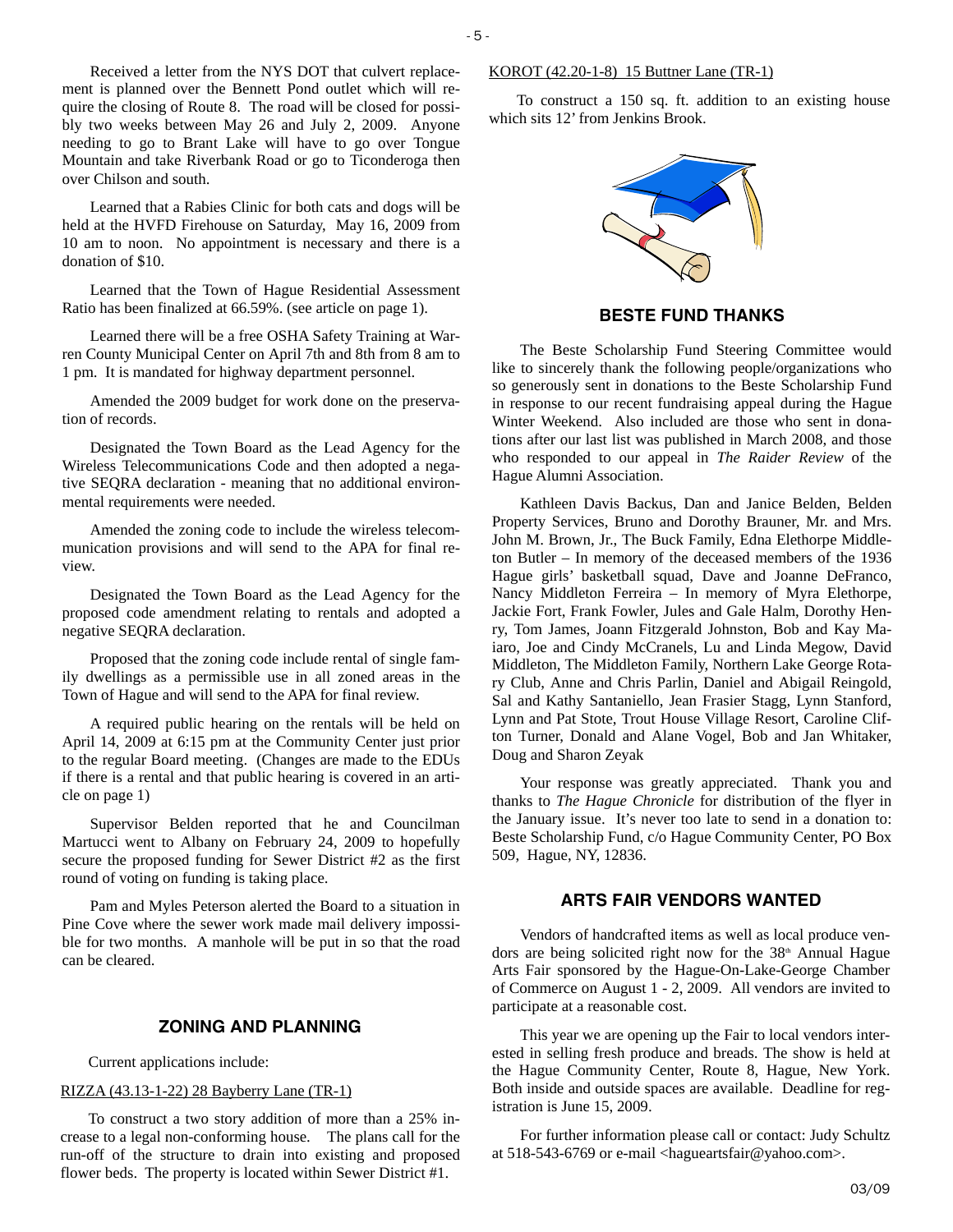# **CHAPEL PREPARES FOR 125TH ANNIVERSARY**

Grace Memorial Chapel on Sabbath Day Point is completing a major project to refurbish the stained glass windows in time for the 125th anniversary, which will be celebrated this summer. The last, and largest, window on the east side above the doors at the front of the church is receiving the 'spa treatment' from stained glass artist, Mary Clerkin-Higgins. Ms. Higgins and her staff removed the windows in October and have been working to repair deteriorating glass and leading.

Bob Strong, president of the Chapel Board of Trustees visited the Clerkin-Higgins studio in Brooklyn, NY on February 18th to review the progress of the work. Ms. Higgins and her staff explained the multi-step process of repairing the windows.

First, staff photograph the windows and make a rubbing on brown paper to record the exact location of each piece of glass. Then the individual pieces of glass are numbered before they are removed from the leading. Each piece of glass is then cleaned and inspected to determine if it needs to be replaced.

Glass that is 125 years old shows the effects of age and the elements – some parts of the windows more than others. Glass with high alkali and low lime content is more affected by moisture and develops runs which eventually turn into cracks and crumbling glass, a problem for windows subjected to over a



*Mary & Bob discussing options for matching glass* 

century of Lake George rain and snow! Other problems are evident as well, for example glass which contains a lot of manganese reacts to sunlight and becomes purple over time.

Some glass must be replaced, other glass can be glued – the goal is to preserve as much of the original glass as possible. Finally, all healthy glass is retained, glued where necessary, completely releaded, reputtied and rewired to the support bars for reinstallation.

Each winter for the past few years a set of windows has been repaired. The Chapel Board of Trustees, along with generous support from the community, has provided support for this major project.

The last set of windows will return to Sabbath Day Point before the start of summer and the Chapel's 125th season of worship. The Board of Trustees is planning a celebration of this milestone anniversary and the culmination of the stained glass window preservation project. Details about the 125th anniversary celebration and the worship and music programs for the summer 2009 season will be announced in future issues of *The Hague Chronicle*.



*Healthy Glass from center section of Window* 



*Rubbing of side panel* 



*Putting the window back together*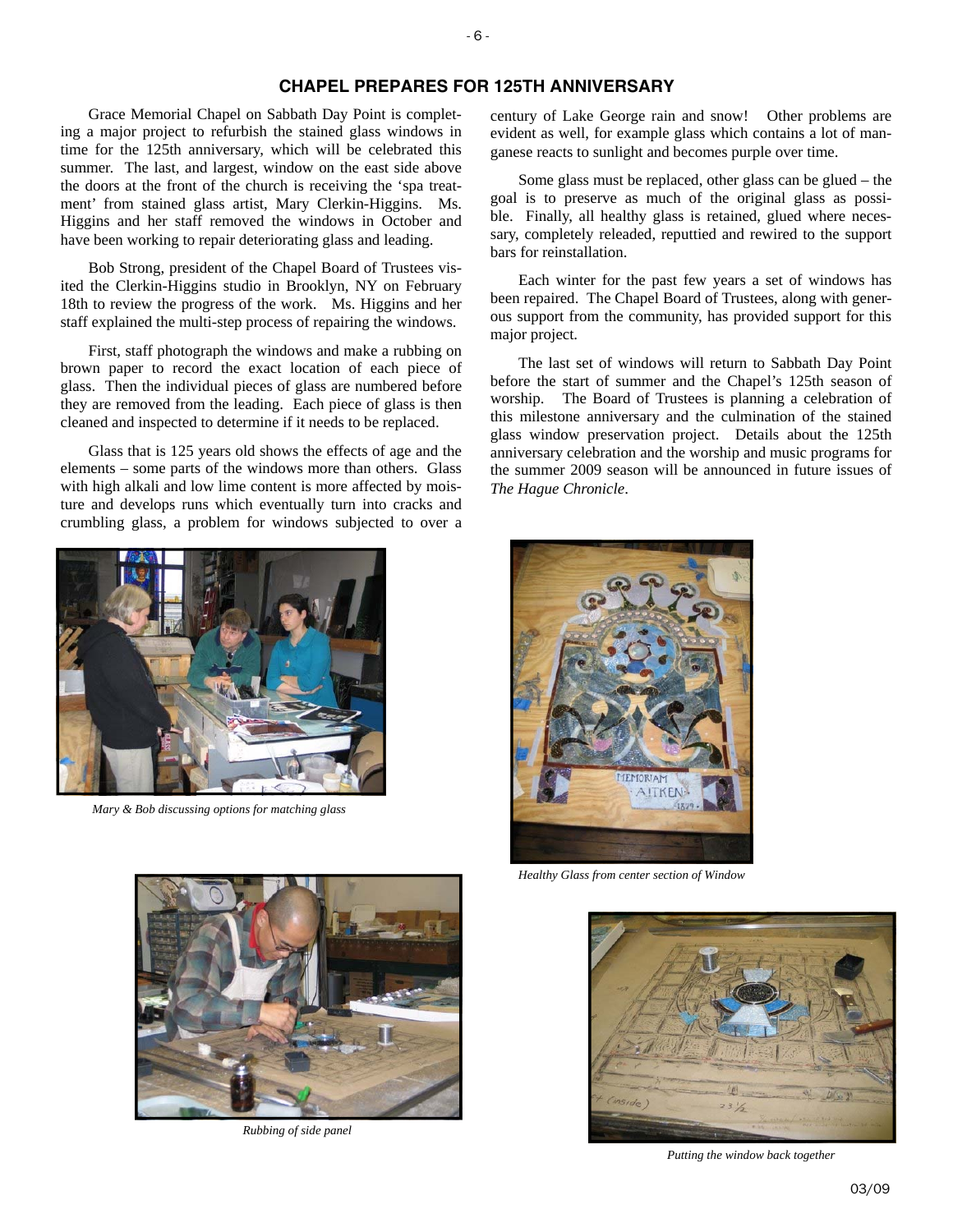

In February 1980, Alison Craig, daughter-in-law of Ralph Craig, wrote a remembrance of him for *The Hague Chronicle*. The following is part of her article.

# **HAGUE REMEMBERS AN OLYMPIC STAR**

In December of 1911 the president of the American Olympic Committee gave a dinner for the Olympic Organizing Committee. It was decided to increase the scope of competition and to enter teams in a large variety of sports. The committee chartered the "S.S. Finland" to both transport and house the 176 competitors for the 1912 Olympics. Ralph Craig was one of the 111 men selected to represent the U.S. on the track-and-field team.

The 1912 Olympics, held in Stockholm, Sweden was the 5th Olympiad . . . The first Olympiad, held in Athens in 1896, attracted 8 nations, the 5th, 26 nations and had become front page news. For the first time, electric timing was used, recording speeds to 1/10th of a second.

The 1912 opening competition was the 100 meter sprint. 17 heats and 6 semi-finals were required to weed out the field. Five of the six finalists were wearing the distinctive uniform that the American team had adopted in 1906; white T-shirt with the American shield on the chest and baggy white shorts with narrow red, white & blue stripes along the side. The Americans finished 1st, 2nd, 3rd, 4th & 6th. Craig had captured his first gold medal! Later in the week, Craig won his 2nd gold medal in the 200 meter dash.

Craig's interest in the Olympics lasted throughout his lifetime. In 1948 he sailed on the "Queen Elizabeth" to London as a member of the Olympic Yachting Team. At age 59 he held the record for the longest span (36 years) of Olympic Team membership & was the oldest of the 437 American competitors. He was awarded the honor of carrying the American flag at the opening ceremonies. In 1960, Craig traveled to Rome to cover the Olympics for his nationally syndicated column on the Olympic Games. In 1972, at age 83, Ralph Craig was still identified with the Olympics, still wore his signet ring given to him by the city of Detroit following the 1912 Olympics, & just prior to his death, had been scheduled to do an appeal on TV for the Olympic Fund Raising Committee.

Ralph Craig lives in memory as one of those rare breed of men who "does it on his own". When he made up his mind to try out for the 1912 Olympics, he was just out of college & had started a job. Alone, he worked out daily, timing himself with his own stop-watch, disciplining himself to strive for his goal. He died in July, 1972, in his home on Friends Point, the 5th generation of his family in continuous possession of the tip of this beautiful point.

Mr. Craig was a grandson of James & Daphne Cook Craig. James grew up in Putnam, NY and Daphne, in Hague. Daphne was the daughter of William & Sophia Morse Cook. They lived in the brick house, known as Four Chimneys, just south of the Essex County line on the east side of Rt. 9N in Hague. (This is the former residence of Alfred Stanley & is presently owned by the Michael Amick family.) William, and his brother Warner, made the bricks used in their homes from a clay bank on William's farm. Warner Cook's home was the brick house on the Essex-Warren Co. line. The homes were built circa 1822.

James & Daphne were married at Four Chimneys in 1853 and moved to Detroit, Michigan. Before her marriage, Daphne taught school in Hague and her father, William, a Lt. Col. in the War of 1812, operated a general store in Hague for 20 years, was Town Supervisor for 16 years, served as an Assemblyman for 2 terms and was a County Judge from 1827 until his death in 1852.

#### **Editor's notes:**

- 1. Four Chimneys today is owned by Dr. & Mrs. James Mack. The brick Warner Cook home is now owned by Mr. & Mrs. Kenneth Engler.
- 2. See **1912 OLYMPIC GOLD MEDALS** on page 10

The "Looking Back" series is researched by the Hague Historical Society.

# **HAGUE HISTORICAL SOCIETY**

DON'T FORGET: 7 pm on Tuesday, March 31, "Show and Share" program at the Community Center. What are you bringing to show and tell us about? Nothing to bring? How about sharing a family story or funny incident? Or just come to listen! Bring a neighbor or a friend. Please call Pat McDonough to let us know what you'd like to share so that we have an idea what to expect. Refreshments are always served!

As regards our Houses in Hague research, Donna Wotton, whose home is on Overbrook Lane, would be interested in any information on her house prior to the Grimes owners. Pictures or info can be sent to the Historical Society and will be forwarded to Donna.

Have you seen the Lincoln Exhibit in the Museum? Our Town Historian, Jerry Crammond, has put together an interesting tableau of Lincoln and Civil War items. If you stop in to see it, please be sure to sign the visitors' book and let Jerry know you enjoyed it.

Please remember that you can pay your 2009 membership dues at any time. Mail your check for \$5 to the address below. If you wish to include a donation of \$10 or more, you'll receive a pack of Society note cards! ...PMcD

> Hague Historical Society P. O. Box 794 Hague, NY 12836 haguehistoricalsociety@yahoo.com



# "Show and Share" March 31st 7pm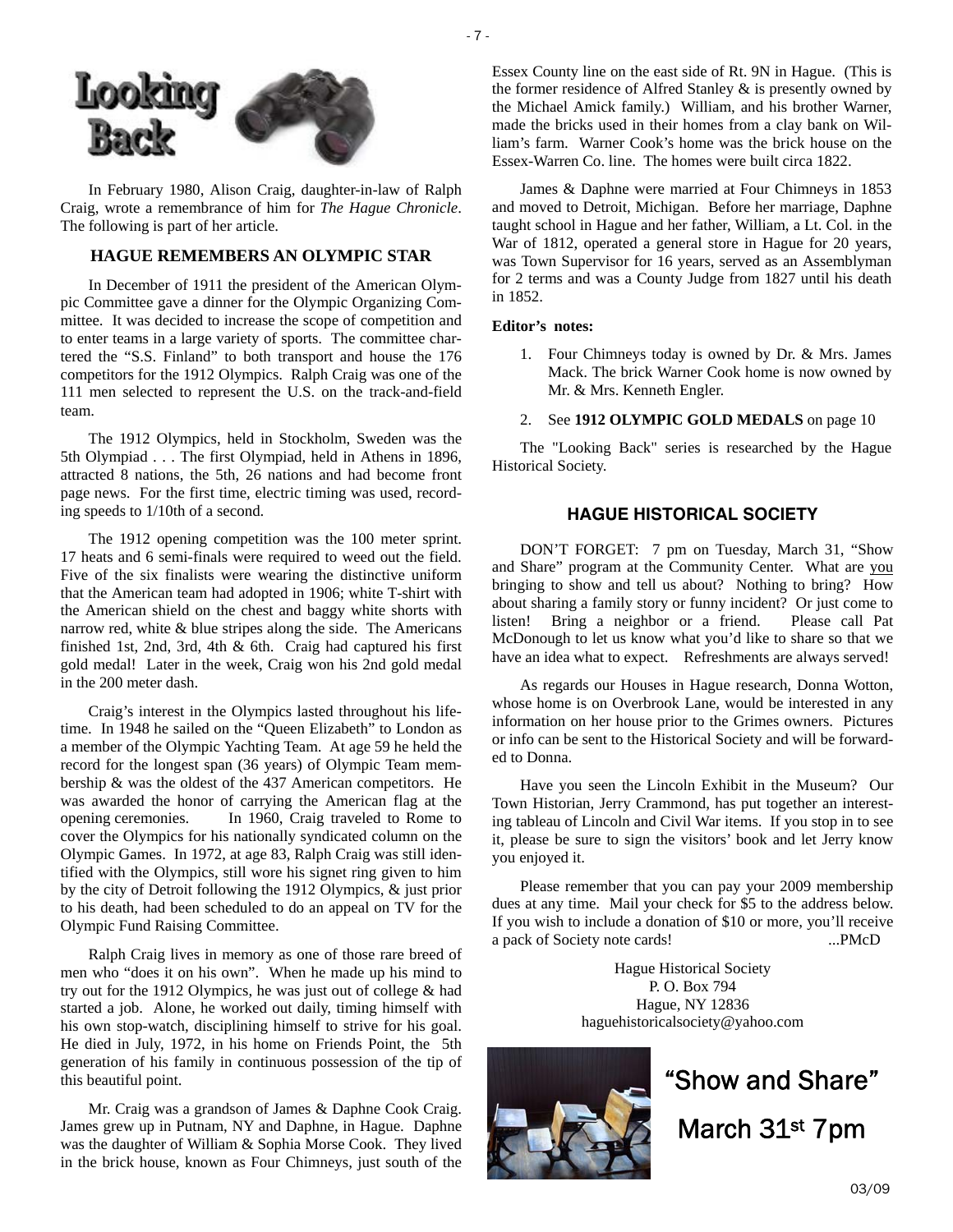# *~SOUNDINGS~*

**DIED:** Ruth Palmer Bell, 90, of Williamsburg, VA on January 10, 2009. Mrs. Bell was the widow of Dr. John B. Bell, Jr. and is survived by three sons, John B. Bell, III and wife Carol of Newport News, VA; Henry Palmer Bell and wife Anne, of Jacksonville, FL and Paul D. Bell and wife Colleen of Pennington, NJ; seven grandchildren, Erin Bell, Sean Bell, Morgan William Bell and wife Michelle, Austin Bell and wife Taylor, Kaley Palmer Bell, H. Whitt Bell, Michelle Trucks and husband Tommy and three great-grandchildren, Hannah, Emma and Annie.

Mrs. Bell, also survived by her sister, Mildred P. Stout of Tinton Falls, NJ, was a summer resident of Sabbath Day Point since 1965.

**DIED:** Delmar Dhein, 83, of Forest Bay, Hague and Hilton Head Island, South Carolina on February 20, 2009 peacefully in his sleep with family at his side. He is survived by his wife of 60 years, Larinice, a sister, his son Rick Dhein and wife Paula of Telford, PA and Forest Bay, his daughter Linda Toner and husband John of Arlington, VA and Forest Bay and 5 grandchildren John, Patrick and Joseph Toner and Clark and Brittney Dhein.

Del was a past Commodore of the Northern Lake George Yacht Club and Race Committee Chairman for over 14 years. He was also an avid sailor in both the Laser and Star fleets locally and competed in many Star worldwide events. A Celebration of Life will be held in the summer at NLGYC in Hague.

**DIED:** Cynthia (Bovard) McCranels, 72, of Hague on February 23, 2009 after a brave battle with pneumonia and surrounded by family. She is survived by her husband, F. Joseph McCranels, her brother Peter Bovard of Lake Placid, a son Steven McCranels and friend Karen Middleton of Hudson Falls and a grandson. A reception for friends will be held at a later date at Silver Bay.

Cindy worked as an Administrative Assistant at American Management Association and in various positions in the Silver Bay and other YMCA facilities.

**DIED:** Gerhard Boyd, 79, of Hague on March 12, 2009 at his residence. Gerry is survived by his cousin and many local area friends including his dear friend Patricia Swinton of Hague and her family.

Gerry had been honored by the Hague Volunteer Fire Department last September for his 54 years of service as an EMT. He was a former Captain of the Hague Ambulance Squad and had been an active member in many civic projects. In 2002, Gerry was presented with the Hague Senior Citizen of the Year award.

**BORN:** A daughter, Micheline Rae, on December 15, 2008 to Chelsea Waters of Cropseyville, NY. Micheline is the first great -great grandchild of Barbara Snow of Hague. Barb also visited with her children, grandchildren and great-grandchildren over the Christmas holidays.

**BORN:** A daughter, London Elizabeth Fuller, on March 12, 2009 to Jordon Fuller and Alex Conner. Grandparents are Ronnie and Marie Fuller, great-grandparents are Gladys and Vernie Rockwell, and the baby is the 8th great-great-grandchild of Inza Jordon. They are all residents of Battle Hill Road, Hague.

# **MEMORIAL DAY 2009**



The Parade Committee is working very diligently on the plans for this year's event. Many new and exciting ideas are in the works. Please mark your calendars - Saturday, MAY 23, 2009 - and start planning

to share in Hague's DAY TO REMEMBER.

Needed for the FUNFEST at the beach: Crafters, Displays of Interest, Food Concessions. There are many of you Closet Crafters out there who create for fun, so why not share it at the beach with a 'Show & Tell' display. For information call Emily Cobb - 543-6325.

The prize categories for the parade units are: BEST IN PARADE - MOST CREATIVE - MOST PATRIOTIC - BEST ADIRONDACK THEME - BEST YOUTH PRESENTA-TION + HONORABLE MENTION ADULT & YOUTH. Anyone can take part in the march - groups, individuals, families, classic cars, clowns. veterans, musicians, etc. However, you must SIGN UP to be assigned a Unit Number. Please call Madeline Pelkey - 543-6130.

Donations are welcome! For the past six years with the help of your generosity, we have been able to cover the Memorial Day expenses. The fact is, you make this event possible and we thank you for it. All checks should be made out to Hague Senior Citizens Club - Parade Account and mailed to us at the Hague Community Center, PO Box 509, Hague, NY, 12836. ... Madeline Pelkey

# **CITY HALL GALLERY**

The North Country Arts Center is featuring its Board Members at an Art Show and Silent Auction through March. There will be an Art Reception on Saturday, March 21, 2009 from 2 - 4 pm. The show is located in the 2nd floor City Hall Gallery on Ridge Street in Glens Falls. Gallery hours are Monday - Friday from 9 am - 5 pm. For further information see <www.northcountryartscenter.org>.

#### **BAKED HAM DINNER**

A Baked Ham Dinner, featuring strawberry shortcake dessert, sponsored jointly by the members of Mount Defiance Lodge No. 794, F & AM, and Fort Ticonderoga Chapter No. 263, Order of the Eastern Star, will be served Friday, March 27, 2009, at the Ticonderoga Masonic Temple, 10 Montcalm Street, Ticonderoga (across from the Stone House). Take-outs will be available from 4 - 5 pm, and dine-in is 5 - 6:30 pm in the downstairs dining hall.

Tickets are \$10 for adults and \$7 for children 12 years old and under, and will be available both by advanced sale by members of the Masons and the Stars, and at the door. The dinners are open to the public and additional dinners by these two organizations are planned for the last Friday of each month through late Spring. Public parking for this event will be available along Montcalm Street, also at the Thomas B. Azer Agency and Hancock House parking lots.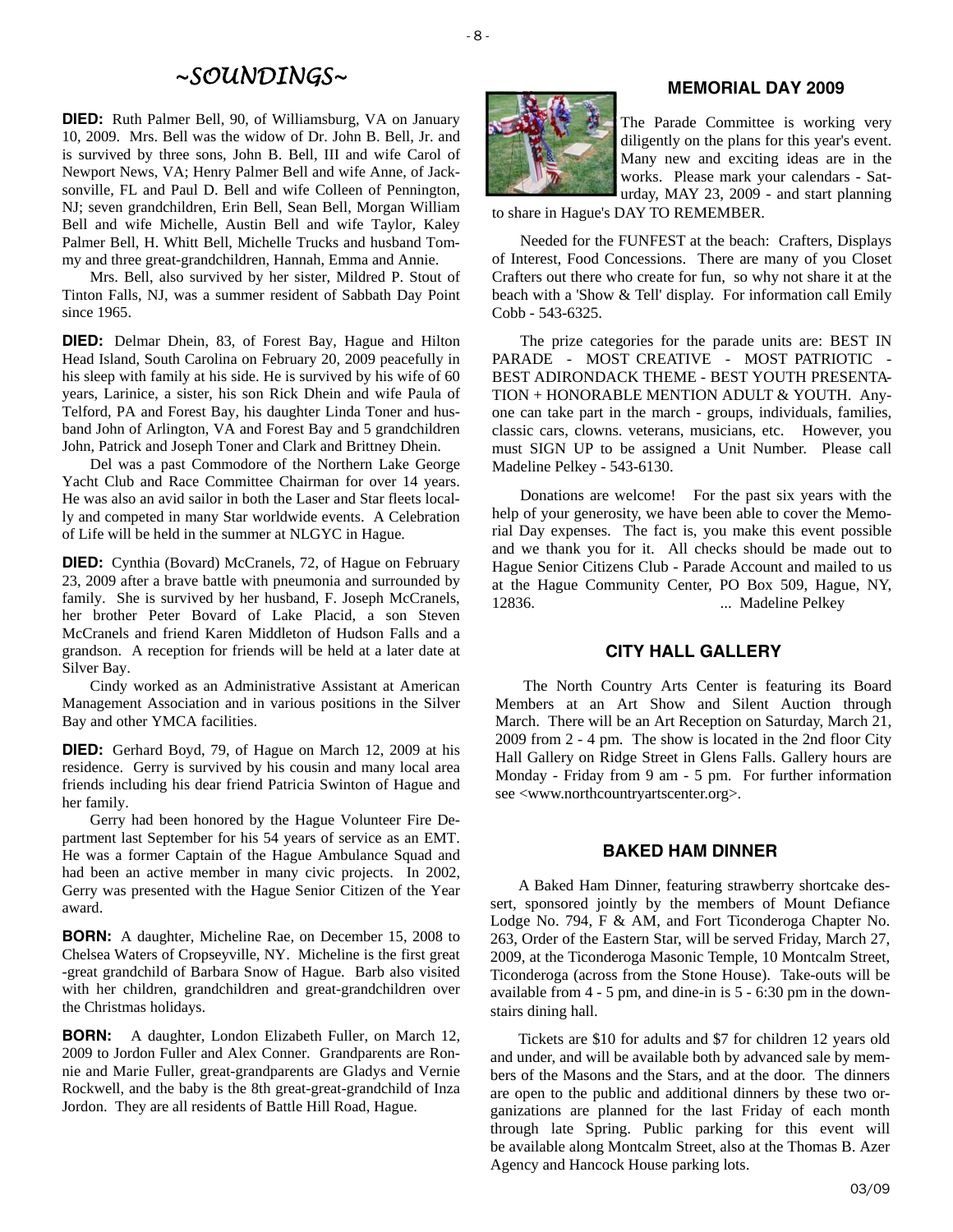# **Nature News** by Nancy Wotton Scarzello

# **"Big Night" for Vernal Pools**

"It was a dark and stormy night," as the story goes. Well, kind of. This isn't really a "story" but rather a real scenario that occurs every year when we have about three nights in a row of warm spring rains. The snow is mostly gone from the sides of the roads and the snowmelt and rains have filled seasonal pools with water. On this night, called "Big Night" (it actually has a name!), several species of amphibians will make their annual journey from upland forests where they have over-wintered, to vernal pools to lay their eggs. On this night in April  $\sim$  determined only by the weather  $\sim$  thousands of salamanders (spotted, blue spotted, Jefferson's and four-toed) and thousands



of frogs (wood frogs and spring peepers) make the trek under the protective cover of the rainy night to their breeding pool. And it is their breeding pool  $\sim$  they return to the same pool in which they were hatched from, year after year after year!

*Jefferson Salamander* 

The intermittent water they hold defines vernal pools. Usually flooded in early spring or after heavy rains, they maintain the water for 2-3 months and generally dry up later in the summer (or sometimes every two or three years). Since they do dry up, they can't support the fish, bullfrogs, green frogs or aquatic insects that eat eggs and tadpoles making these vernal pools safe places to come to breed. Vernal pools are shallow depressions usually less than a half acre in size, often only several feet across. Located in upland forests, they can also be found along the edges of swamps or marshland and sometimes where deserted farm ponds have been grown in by surrounding woods.

These amphibians have complex life cycles requiring complex habitats. As adults, they spend their time in upland forests underground or under the moist leaf litter, stones and logs where their skin is kept moist and they forage for worms, slugs and insects. This is where they over-winter too, but on "Big Night" they travel  $\sim$  all of them  $\sim$  down to the vernal pool of their birth where they'll breed and lay their eggs. Here the eggs grow and hatch into tadpoles and young salamanders who spend 2-3 months under water before they are ready to emerge as adults and forage the surrounding wetland and forest. Late in autumn they make their way to the upland forests to overwinter. All of these areas  $\sim$  the breeding area, summer foraging area and over-wintering area  $\sim$  make up the vernal pool habitat complex. And so the importance of maintaining the connections between these areas is obvious but not often seen. There are very narrow corridors to travel between the habitats and when those three rainy nights come in April, the amphibians are on the move in large numbers. This naturally goes unnoticed by humans unless there are roads that bisect their route. Then it becomes a problem as unsuspecting motorists run over them  $\sim$  understandably, while driving in the rain at night, who would notice a frog or salamander in the wet road? To address this very real problem as we create more roads across the landscape, the first underpass in New York specifically to help these salamanders was created in Albany County in 1999! Oth-

er groups of concerned citizens will gather at known crossings on "Big Night" and assist frogs and salamanders across the roads ~ a new definition of a crossing guard! Sounds fun to me! I look forward to seeing some excitement on "Big Night" close to home  $\sim$  ahh... the chorus of wood frogs and spring peepers heralding the amphibian parade! (I know, it's been a long winter!)

# **Weather Report** by JoAnne DeFranco

# **Hague Weather Report 2/15/09—3/13/09**

 There is an old saying about the weather in March. It goes "in like a lion and out like a lamb." According to USA Today "there are large climatological differences between March 1 and March 31. These differences result from large changes in sun angle and length of day during the month. The angle of the sun is 11.7% higher in the sky by month's end – a larger increase than any other month. Also outside of Alaska, there is a greater increase in daylight hours for all US locations during March than any other month. Take for example, Lebanon, Kansas. On March 1 they have 11 hours 20 minutes of daylight. On March 31, they have increased to 12 hours 38 minutes."

 Personally, I think March is a teaser. One day it is sunny and 50 degrees. The next day it is 25 degrees and snowy. It is also so MUDDY due to snow melt. But that is the weather that makes good sap flow for maple syrup.

From Feb 15 to March 13, we had 15 days and 4 nights above freezing. During that time period there were 6 fully sunny days, 9 partly cloudy/partly sunny days, 4 cloudy days, and 8 days of snow or rain. We had 5" snow on 2/18, 4" on 2/22, ½" on 2/26, 3" on 3/2, and 2" on 3/9. It rained on 3/10 and 3/11. The full moon occurred on 3/10 but was covered by clouds/rain. Sunrise is at 7:11 and sunset at 6:56 on March 12. We were fortunate to miss the foot of snow that was dumped on NYC on  $3/1-3/2$ . It's all location, location, location!

#### **PARENTING PROGRAM**

Separation, divorce or a child-centered legal case is not a single event but a series of transitions that many families experience. The process is stressful and is exacerbated when there is conflict between the parents. Children are often the innocent bystanders put in the middle of their parents' conflict.

CCE of Warren County offers a program for parents dealing with a family restructuring such as separation or divorce. The Parenting Apart program helps parents understand what their children are experiencing and how they can help them through the transition. Emphasis is placed on the parentchild relationship and focuses on what parents can do to promote a healthy adjustment for their children and protect them from the negative effects of ongoing parental conflict.

The program is certified by the New York State Unified Court System and classes are offered on a regular basis. The next scheduled program is April 1 and 2, 2009 from 6 - 9 pm in Queensbury. For more information contact Roxanne Westcott at 668-4881 or the website <www.cce.cornell.edu/warren>.